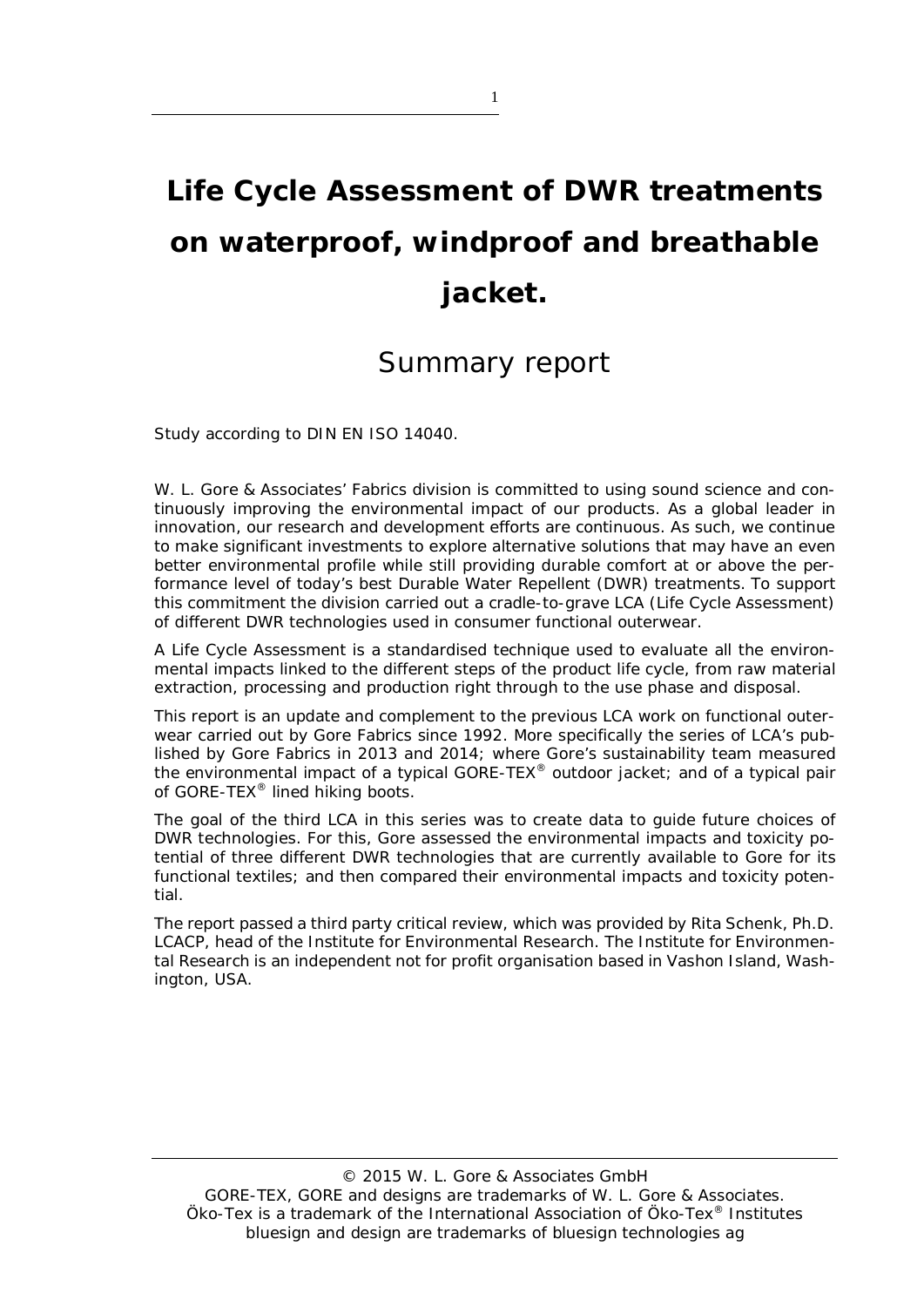## **1 GOAL & SCOPE**

### **1.1 Goal**

The LCA's goals were:

- Assess the environmental impacts and toxicity potential of different DWR technologies for GORE-TEX® branded apparel
- Compare the environmental impacts and toxicity potential of different DWR technologies that are used on outdoor garment. This includes the use phase (wash & care) necessary to maintain the minimum performance criteria

### **1.2 Scope**

The study was conducted in full compliance with the DIN EN ISO 14040:2006 and DIN EN ISO 14044:2006 standards. This means that the evaluation was not limited to the functional fabric produced by Gore. Instead, the scope included the assessment of the finished product over the whole life cycle, from "cradle to grave." This includes the upstream processes, such as making adhesive, PTFE, auxiliaries, polyamide and the hydrophobic treatment. These materials enter the Gore manufacturing plants, where the ePTFE-membrane processing takes place. In the next step, hydrophobic treatment known as DWR is applied and textiles are laminated to Gore membranes, before they leave the Gore factory. After the garment has been manufactured in Indonesia, it is packed and distributed via a European distribution hub to European consumers. Transport of the finished garment is assumed to take place by overland or ship transport (90%) and air transport (10%). After a 5 year use phase the garment is assumed to end up in a landfill in the EU.



Unless otherwise stated, Gore's own processes and its fluoropolymer precursor chains were calculated using primary data. Whilst for downstream processes, the LCA had to rely on commercially available databases, e.g. the Ecoinvent database, despite the support of suppliers and customers. Bluesign technologies ag also provided an aggregated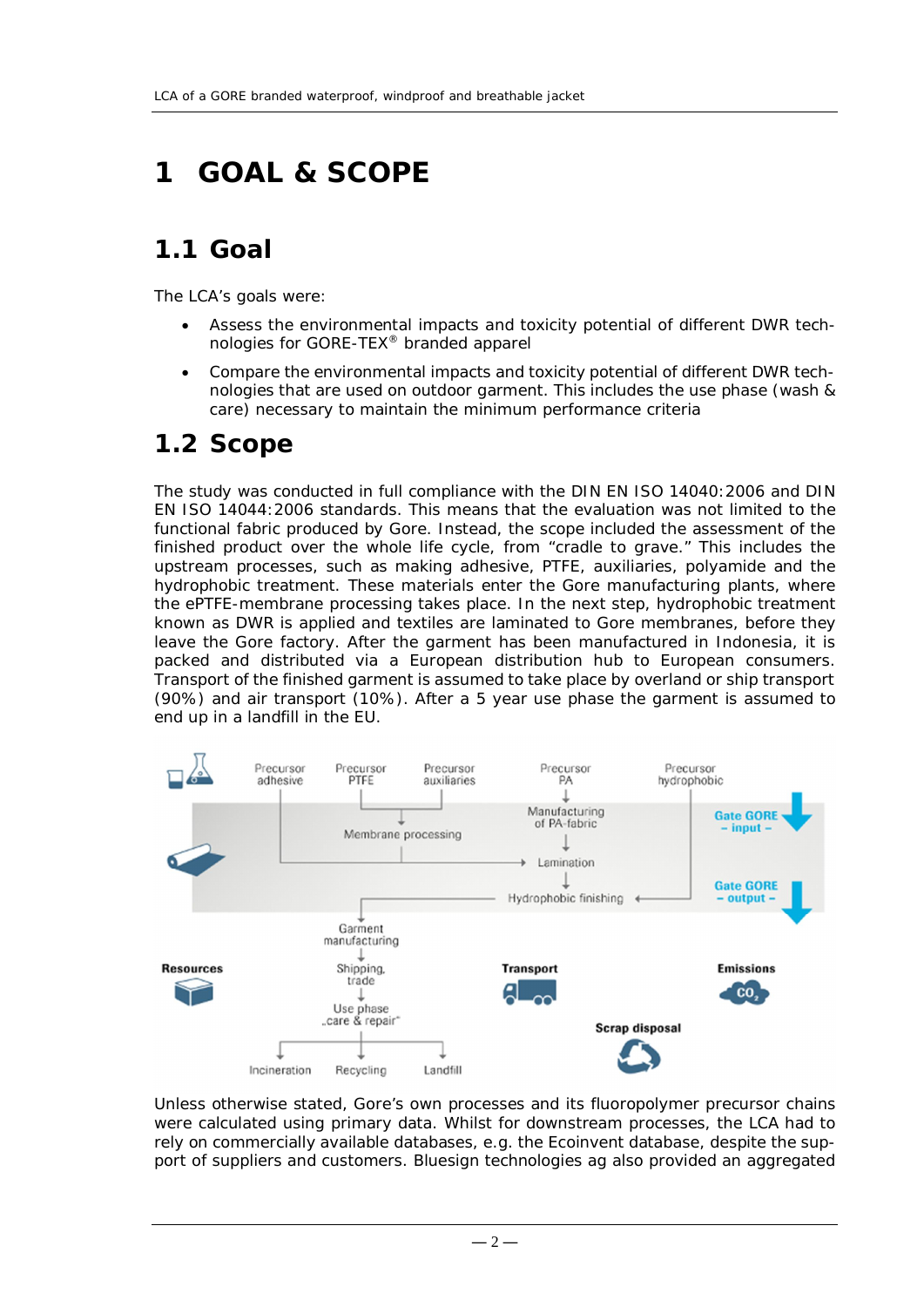dataset on textile manufacturing relevant to the Gore supply chains. For the non-fluorinated DWR treatments in this study, for which only limited information on their chemical composition was available, Gore used proxy materials with a similar composition and characteristics.

Gore is aware of the incompleteness of the characterization factors for these substances in currently available LCA tools. To counterbalance this, Gore decided to use not only a standard LCA methodology (ReCiPe) but also the leading comparative model supported by UNEP for evaluating toxicity: the USEtox<sup>™</sup> model. Using this model enabled Gore to derive results with a similar level of uncertainty making the comparison and analysis for decision-making meaningful.

## **2 PRODUCT SYSTEM**

Gore chose to model a waterproof and breathable jacket that would represent a large volume of products.

Features:

- seam sealed
- Zip-in compatible
- Fully adjustable, removable drop hood with lower face protection
- Collar lining
- Centre-front zip and Velcro<sup>®</sup> closure
- Pit-zips
- Biceps pocket; internal chest zip pocket
- Average weight: 900g
- Length from centre back: 30 in.
- Fabric: 94 g/m<sup>2</sup> and 134 g/m<sup>2</sup> nylon
- GORE-TEX® Performance Shell two layer fabric

The jacket is assumed to last five years.

## **3 FUNCTIONAL UNIT**

A functional unit is a measure of the service delivered by the product. The interest of the functional unit approach is to have a reference unit that enables the comparison between two products that provide an equivalent service, in the case of this field trial and study: outdoor backpacking.

For this study, the functional unit was defined as "The use of a single windproof, waterproof and breathable outdoor garment during five years with the DWR meeting a minimum performance requirement"; where DWR performance is described by the following parameters and measured using Gore's lab test methods:

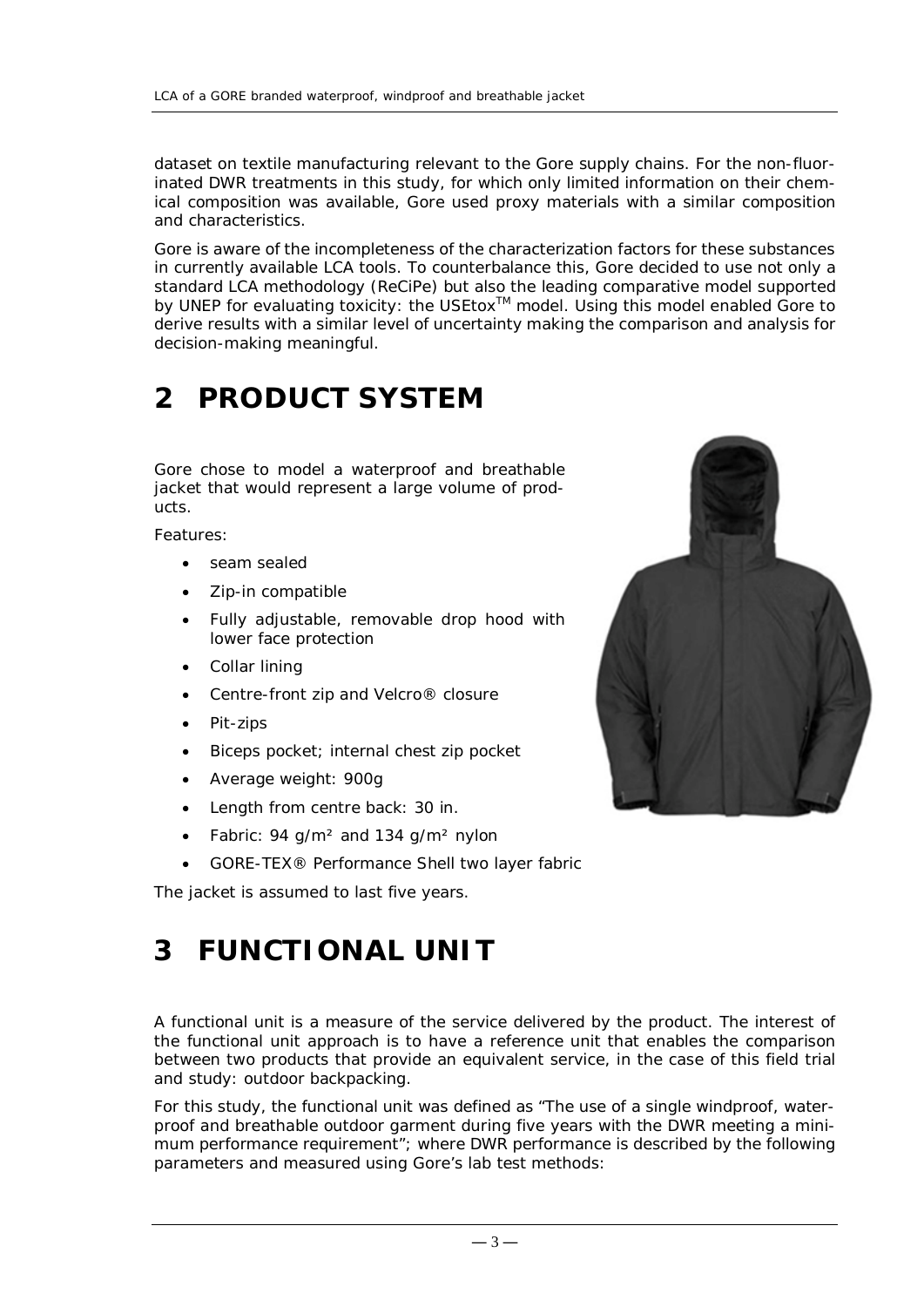- Lab test beading rating (see Appendix 1)
- Normalized % water weight gain
- Lab test oil rating

The garment is assumed to be washed & tumble-dried (home laundry) and re-impregnated (with a water repellency treatment) to prevent wet-out of the outer textile layer, twice a year for the baseline scenario.

### **4 CHOICE OF DWR TECHNOLOGIES**

For this study Gore evaluated the influence of three different DWR technologies on a windproof, waterproof and breathable "all-rounder" mountain sports jacket in terms of performance, and also in terms of environmental impact. These three technologies were:

- A long-chain fluorinated polymer treatment, known as "C8 based" DWR and referred to in this study as "C8". This fluorotelomer treatment is characterized by functional side chains that contain eight fully fluorinated carbon atoms. Gore phased out this specific technology from all its raw materials for its entire range of fabrics products at the end of 2013.
- The current Gore short-chain polymer DWR, referred to here as "Gore" or "Gore" short-chain"
- A Non-Fluorinated DWR (hydrocarbon based), referred to here as "Non-F"

The choice of these three DWR technologies was based on several needs:

- To have a "baseline" with which to compare, in terms of performance & durability and in terms of environmental impact.
- To compare technologies currently used in the market, by competitors and customers.
- To avoid the bias in the findings that could occur from focusing only on the technology currently used by Gore, namely fluorinated short-chain polymer DWR.

The choice of which non-fluorinated DWR technology to use, for comparison with Fluorinated DWR technologies, was guided by Gore's lab test methods. First Gore screened non-fluorinated DWRs that were commercially available to Gore, in 2013/14, using lab tests (water weight gain, water beading [initial, after simulated use and after thermal regeneration], and oil rating). Gore short chain polymer DWR and historical C8 were added for comparison. The highest performing non-fluorinated material was then selected and included in an evaluation that consisted in a series of "split-jacket" blind backpacking field trials. The jackets were treated with Gore's current short-chain polymer DWR and the non-fluorinated DWR identified above. Jackets used the same laminate lot to minimize variability.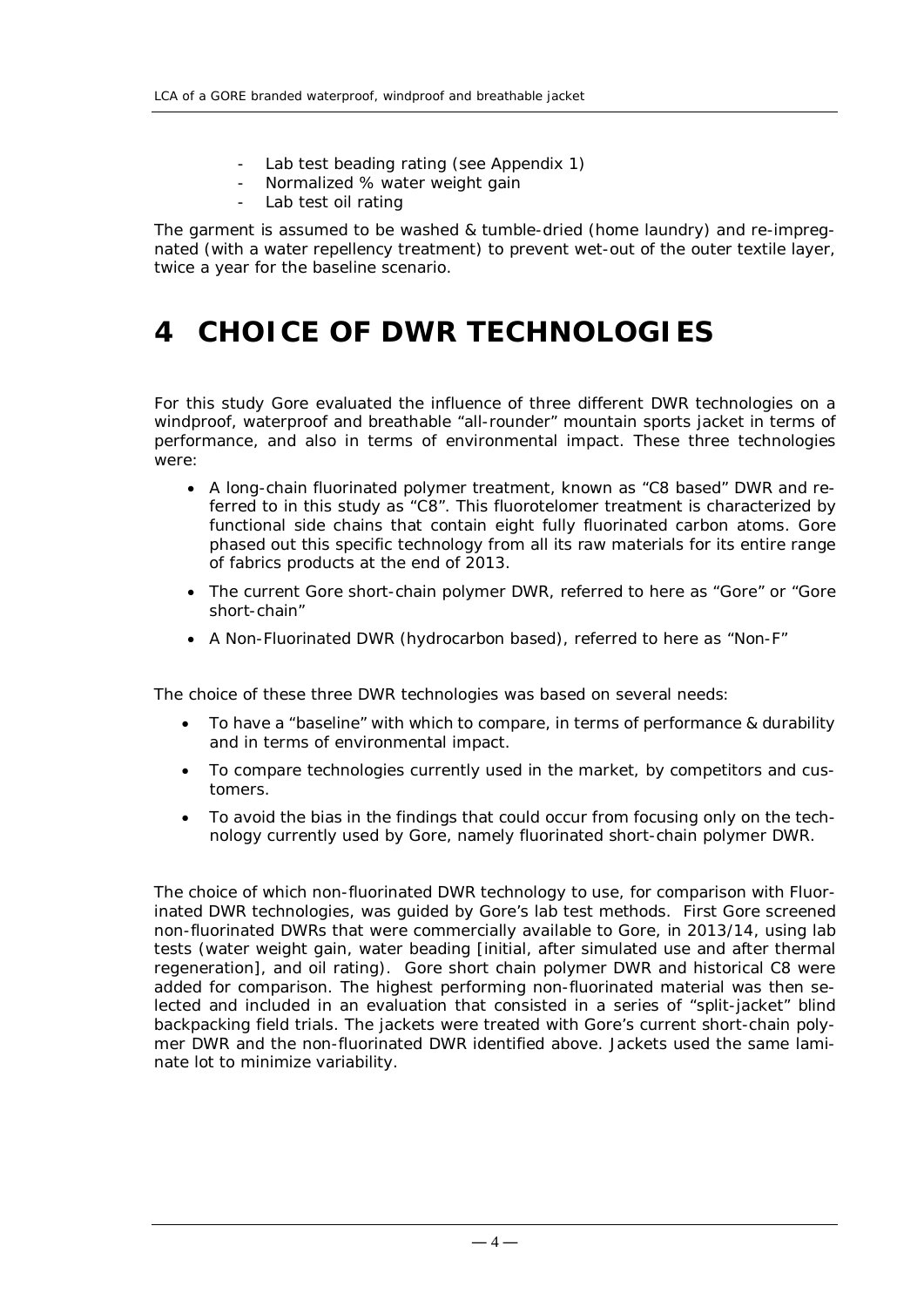## **5 ASSUMPTIONS**

<u>.</u>

Data on the actual product lifetime and the consumer care of outerwear is not readily available. An analysis of complaints received by the GORE consumer hotline indicates an average, across the product range of GORE-TEX® branded apparel products, of five and a half years up to the time of the first complaint. The five years lifetime assumed for this study is therefore a conservative assumption for GORE-TEX<sup>®</sup> consumer garments.

This is also true for the washing frequency and the fact that the jacket is assumed to be washed separately. A conservative approach was also taken by assuming that the consumer applies a DWR retreatment after every wash. A field trial comparing the current Gore short-chain polymer DWR with the best available<sup>1</sup> non-fluorinated DWR, under real life conditions - including highly aerobic activities as well as hiking - identified the need for the consumer to wash and apply re-impregnation more frequently than for Gore's fluorinated treatment, to maintain the water repellency level specified in the functional unit. This implied that the actual usage scenarios used in the model should differ between the fluorinated and non-fluorinated DWR treatments to represent these findings. For fluorinated DWR treatments the usage scenario would be two wash & care cycles, including reimpregnation per year of use. Whereas, based on the results of the field trial (see appendix), the usage scenario (in an attempt to maintain functional performance) for non-fluorinated treatments would be 26 wash & care cycles, including reimpregnation, per year of use.

However, Gore is very aware that in a "real life" situation that scenario is unlikely to be accepted by outdoor sports enthusiasts and general consumers, and will more likely lead to continued customer disappointment and/or early garment replacement. This would eventually lead to even higher environmental impacts, as supported by a previous LCA study that highlighted the strong negative influence of a shortened jacket lifetime on the overall impact of the functional unit.

<sup>1</sup> Based on screening of available to Gore commercial non-Fluorinated water repellent coatings and utilizing internal performance metrics (See Appendix)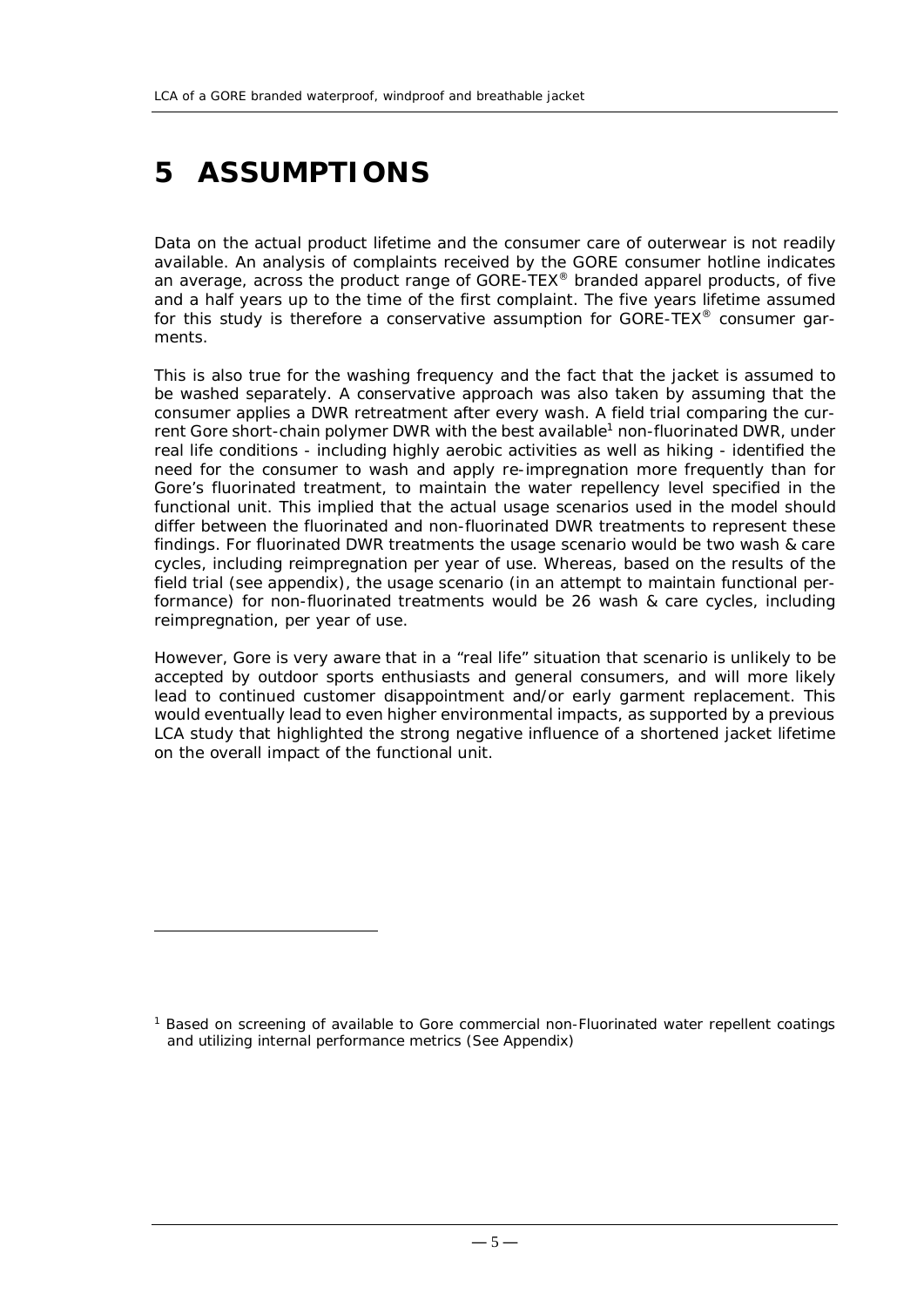## **6 RESULTS**

| <b>ReCiPe Midpoint Results</b>   | <b>Acronym</b> | Unit             | C8 based  | Short -<br>chain | Non-F   |
|----------------------------------|----------------|------------------|-----------|------------------|---------|
| Climate change                   | <b>GWP100</b>  | $kg CO2$ -eq     | 57.14     | 55.1             | 153.64  |
| Ozone depletion                  | ODPinf         | $kg$ CFC-11-eq   | $9.27e-5$ | $4.02e-5$        | 4.38e-5 |
| Terrestrial ecotoxicity          | <b>TETPinf</b> | $kg$ 1,4-DCB     | 0.0039    | 0.0037           | 0.0124  |
| Terrestrial acidification        | <b>TAP100</b>  | $kg SO2-eq$      | 0.21      | 0.21             | 0.40    |
| Freshwater ecotoxicity           | <b>FETPinf</b> | $kg$ 1,4-DCB     | 0.37      | 0.36             | 2.01    |
| Freshwater eutrophication        | <b>FEP</b>     | kg P-eq          | 0.020     | 0.020            | 0.135   |
| Marine eutrophication            | <b>MEP</b>     | kg N-eq          | 0.09      | 0.09             | 0.23    |
| Marine ecotoxicity               | <b>METPinf</b> | $kg$ 1,4-DCB     | 0.35      | 0.34             | 1.95    |
| Human toxicity                   | <b>HTPinf</b>  | $kg$ 1,4-DCB-eq  | 15.64     | 15.5             | 94.49   |
| Photochemical oxidant formation  | <b>POFP</b>    | kg NMVOC         | 0.13      | 0.13             | 0.27    |
| Particular matter formation      | <b>PMFP</b>    | kg PM10-eq       | 0.067     | 0.067            | 0.140   |
| Ionising radiation               | IRP_HE         | $kg$ U235-eq     | 7.68      | 7.63             | 50.19   |
| Metal depletion                  | <b>MDP</b>     | kg Fe-eq         | 0.83      | 0.82             | 5.06    |
| Water depletion                  | <b>WDP</b>     | m <sup>3</sup>   | 1.02      | 1.02             | 9.86    |
| Fossil depletion                 | <b>FDP</b>     | kg oil-eq        | 14.78     | 14.5             | 43.61   |
| Agricultural land occupation     | <b>ALOP</b>    | m <sup>2</sup> a | 0.669     | 0.667            | 2.383   |
| Urban land occupation            | <b>ULOP</b>    | m <sup>2</sup> a | 0.34      | 0.32             | 0.80    |
| Natural land transformation      | <b>NLTP</b>    | m <sup>2</sup>   | 0.006     | 0.006            | 0.015   |
| <b>USEtox results</b>            |                |                  |           |                  |         |
| Ecotoxicity, total               |                | <b>CTU</b>       | 21.0      | 20.8             | 105.5   |
| Human toxicity, total            |                | <b>CTU</b>       | $4.66e-6$ | $4.62e-6$        | 2.30e-5 |
| Human toxicity, carcinogenic     |                | <b>CTU</b>       | $2.42e-6$ | $2.4e-6$         | 1.37e-5 |
| Human toxicity, non-carcinogenic |                | <b>CTU</b>       | $2.24e-6$ | $2.22e-6$        | 9.29e-6 |

### **7 CONCLUSIONS**

Based on these results, the main findings of this study can be summarised as follows:

- All DWR treatments available today come with some toxicity potential. However, in a cradle to grave perspective, the actual impact of the DWR ingredients are not the main drivers for the toxicity potential indicators.
- The results overwhelmingly point to the use phase as the most significant contributor to the jacket's toxicity potential: Using a non-fluorinated DWR treatment is the single biggest driver for the toxicity potential impact indicators. Confirming that durability of the jacket in general and of the DWR in this case are key factors to reduce the environmental footprint of outdoor apparel products.
- The conclusions of this study do not support the assumption that currently available alternative DWR treatments offer a better environmental and health profile when compared to Gore's fluorocarbon based DWR. Namely due to their inability to meet current performance expectations. Indeed, the field study data used for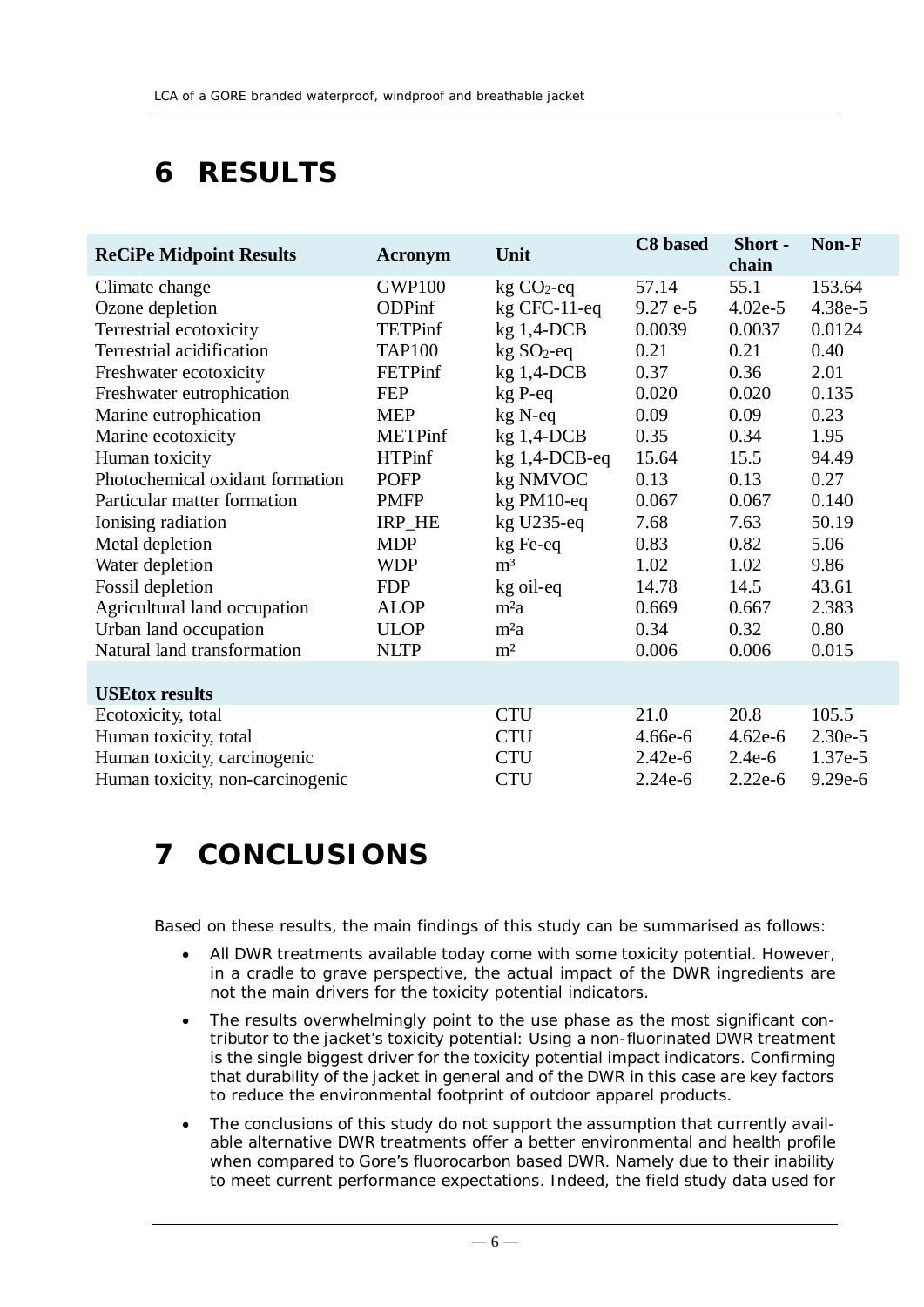this LCA indicates that among the tested and currently available DWR treatments, Gore's DWR formula is more durable. Requiring fewer wash & care cycles and therefore having a better environmental profile for the assessed end-uses.

- Conversely, the conclusions of this study do suggest that substituting a shortchain fluorinated treatment with a non-fluorinated DWR treatment, whose performance does not provide sufficiently long lasting water repellency in field use conditions, will result in increased adverse environmental and health effects
- The jacket's production (Gore processes including PTFE, Textile supply chain, Accessories and manufacturing) represent together more than 53% of the jacket's Global Warming Potential

# **7.1 Global warming potential (GWP) & Water depletion (WDP)**

In the initial LCA published in 2013, the LCIA values for the indicators that Gore chose to focus on after normalisation: Climate change (GWP100) and Water Depletion (WDP), were 72.7 kg CO2-eq. and 2.08  $m<sup>3</sup>$  of water. The updated model provided Gore - aside of the inclusion of short chain DWR treatments - with new figures where GWP was 55.1 kg CO2-eq. and WDP was  $1.02 \text{ m}^3$  of water. These changes, relative to the initial LCA published in 2013 do not represent a technology change in the jacket's manufacturing; but are representative of the different composition of the EU energy mix. They also take into account the fact that EU washing machines and tumble dryers tend to be more resource efficient.

The updated model also provided Gore with figures for a non-fluorinated DWR treatment; GWP was 153.64 kg  $CO<sub>2</sub>$ -eq. and WDP was 9.86 m<sup>3</sup> of water. The major factor influencing these results was the difference in the durability of the water repellency treatments. A field trial comparing the current Gore short-chain polymer DWR with the best available<sup>2</sup> non-fluorinated DWR, under real life conditions - including highly aerobic activities as well as hiking - identified the need for the consumer to wash and apply reimpregnation more frequently than for Gore's fluorinated treatment, in an attempt to maintain the water repellency level specified in the functional unit**.** Confirming that durability is a key influencer in reducing the environmental footprint of outdoor apparel products.

1

<sup>&</sup>lt;sup>2</sup> Based on screening of available to Gore commercial non-F water repellent coatings and utilizing internal performance metrics (See Appendix)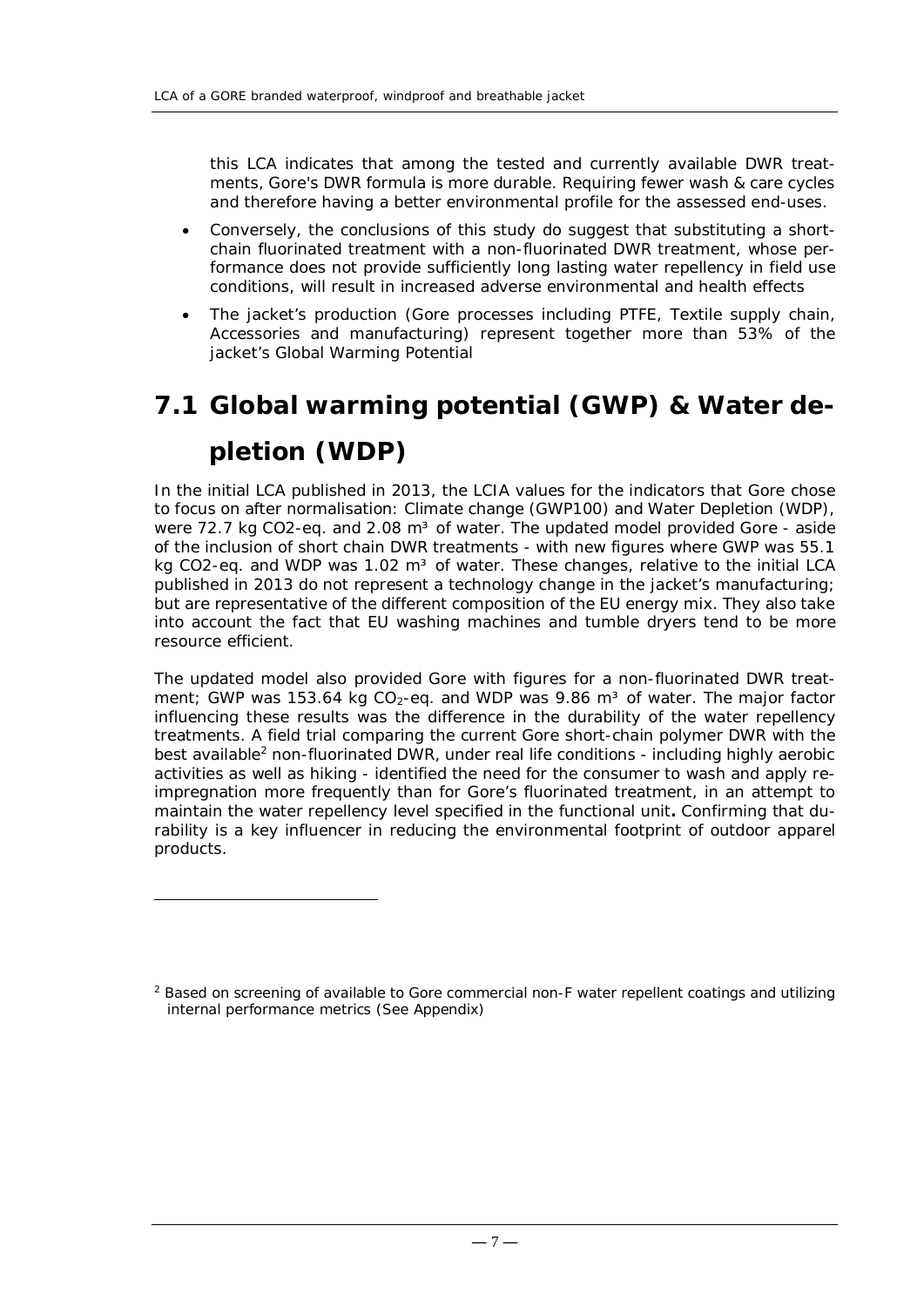

Figure 1: GWP LCIA results for all three modelled DWR treatments (left) Figure 2: WDP LCIA results for all three modelled DWR treatments (right)

### **7.2 Toxicity potential**

Considering that the goal of this study was to focus specifically on the potential toxicity linked to each one of the different DWR technologies; Gore decided to concentrate on four ReCiPe impact indicators looking specifically with toxicity as well as the USEtox<sup>™</sup> impact indicators.

The ReCiPe indicators used were:

- HTP Human toxicity potential
- TETP Terrestrial ecotoxicity potential
- FETP Freshwater ecotoxicity potential
- METP- Marine ecotoxicity potential

The USEtox<sup>™</sup> indicators used were:

- Ecotoxicity
- Human toxicity carcinogenic
- Human toxicity non-carcinogenic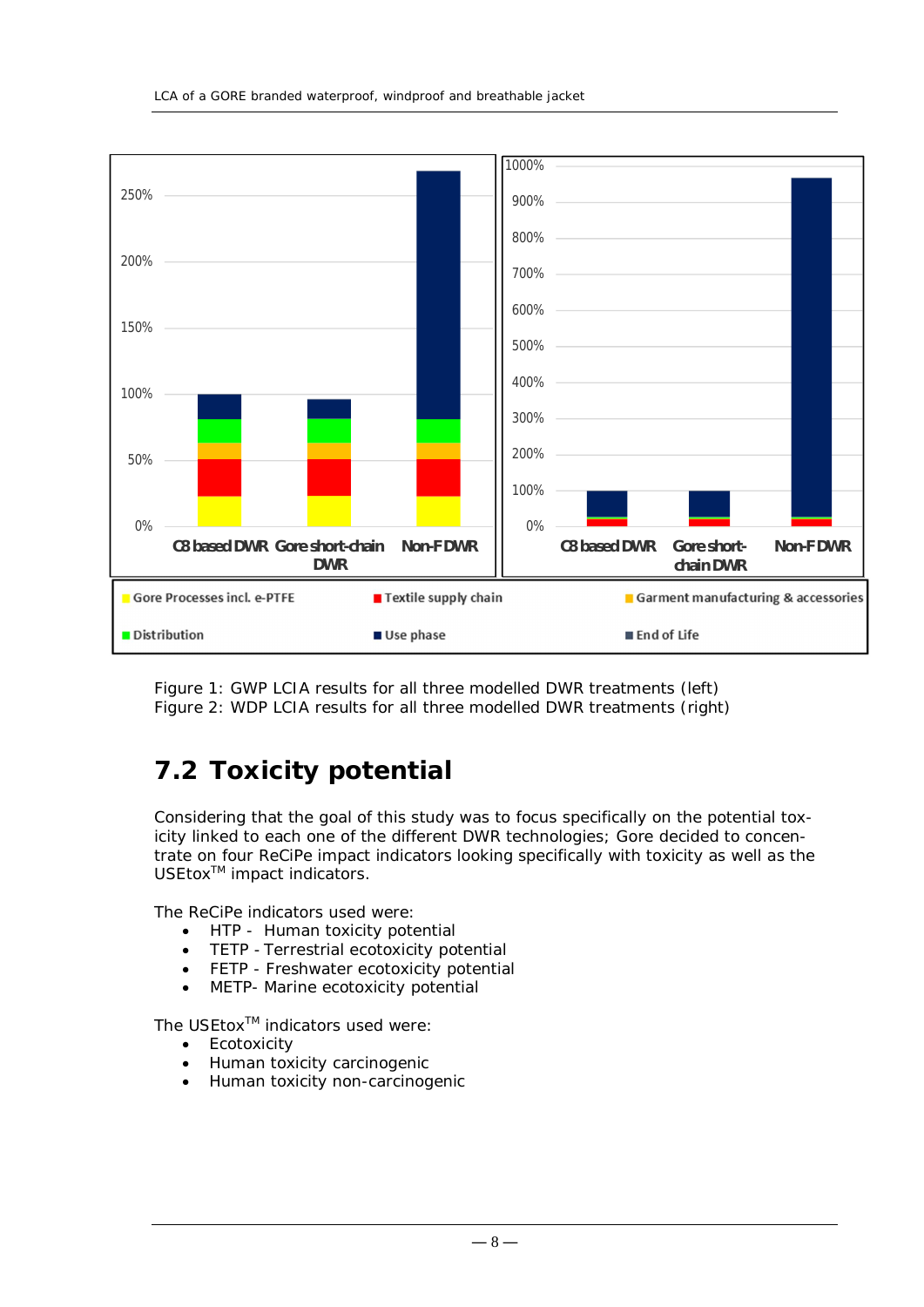### **7.2.1 Cradle to gate toxicity potential of 1kg of DWR formula**

Taking into account the fact that, at the level of the jacket the effect of the actual DWR mix on the toxicity impact indicators is so small that it does not even show on the graphs; Gore decided to take a look at the actual DWR solutions from a cradle to gate perspective. Cradle-to-gate is an assessment of a *partial* product life cycle from resource extraction (*cradle*) to the factory gate (i.e., before it is added to the jacket). The use phase and disposal phase of the product are, in this case, kept out of the calculations.

The following section show the result of this cradle to gate analysis for respectively, 1kg of Gore short-chain DWR solution, 1kg of Non-Fluorinated DWR solution and 1kg of disused C8 based DWR solution.



Gore short-chain DWR Non-FDWR

Figure 3: Overview of ReCiPe toxicity impact indicators, from cradle to gate for 1kg of DWR mix, for modelled DWR treatments

Figure 4: Overview of USEtox<sup>TM</sup> toxicity impact indicators, from cradle to gate for 1kg of DWR mix, for modelled DWR treatments

In a narrow cradle to gate view - one cannot draw a clear conclusion on this question as, for some impact indicators, the non-fluorinated treatments appear to be better, whilst for others, the non-fluorinated treatments' impact indicators appear to be worse than their fluorocarbon based equivalents. Based on this data, this study does not support the assumption that currently available alternative DWR treatments generally offer a better environmental and health profile when compared to Gore's fluorocarbon based DWR.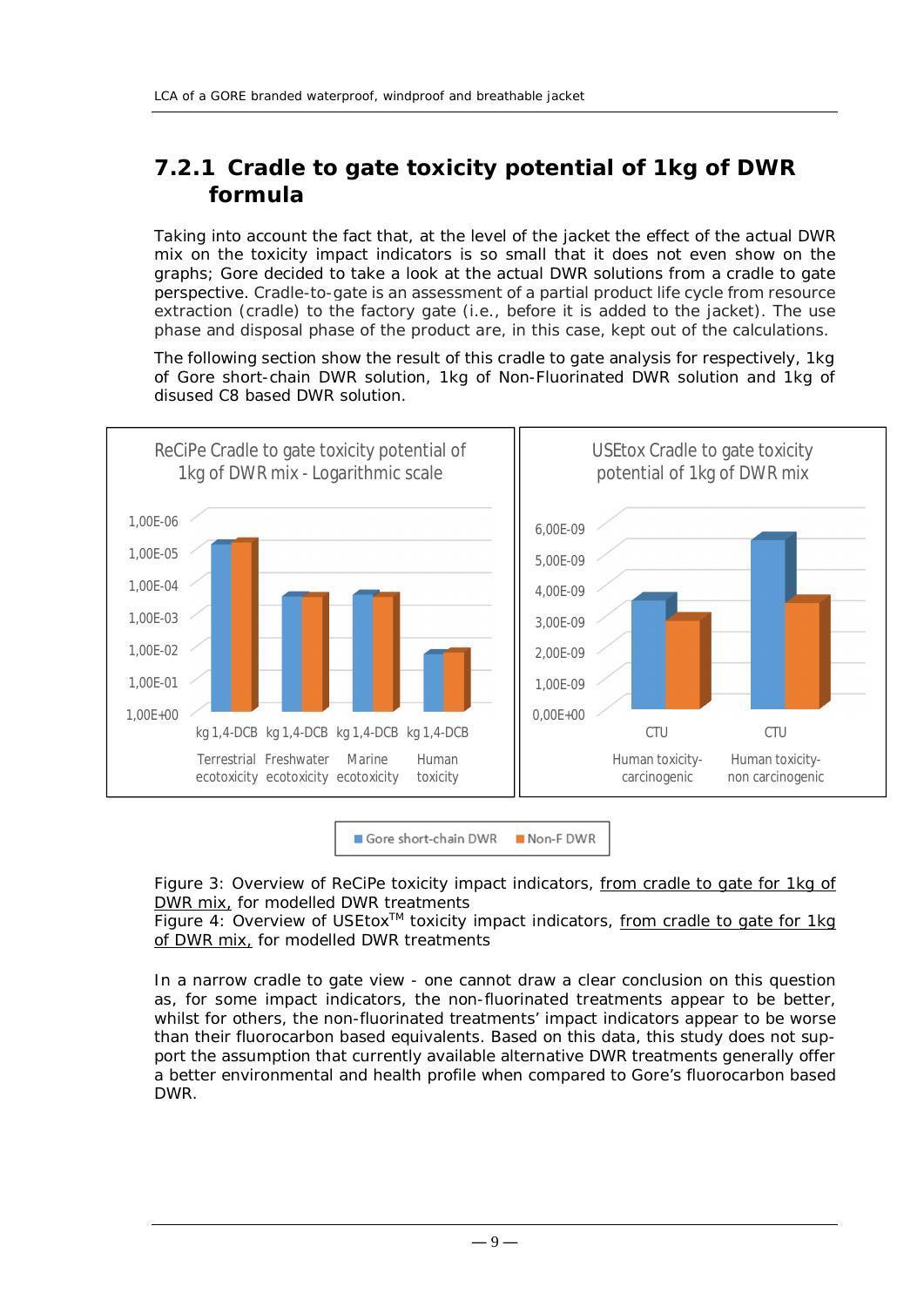

### **7.2.2 Cradle to grave toxicity potential of DWR treatments**

Non-FDWR Gore short-chain DWR

Figure 5: Overview of ReCiPe toxicity impact indicators, from cradle to grave, for DWR treatments on garments

Figure 6: Overview of USEtox<sup>™</sup> toxicity impact indicators, from cradle to grave, for DWR treatments on garments

Focusing on the Non-Fluorinated DWR scenarios that were modelled in this study highlights a related perspective: the results overwhelmingly point to the use phase as the most significant contributor to the jacket's toxicity potential. The conclusions of this study also suggest that substituting a short-chain fluorinated treatment with a nonfluorinated DWR treatment, whose performance does not provide sufficiently long lasting water repellency in field use conditions, will result in increased adverse environmental and health effects.

With the technologies available today, consideration must be taken to use a long lasting DWR treatment and maintain its performance through regular consumer care to minimise the toxicity potential of a jacket. There appears to be no better way to keep this as small as possible while still providing the level of performance customers are expecting from their outerwear. However, all materials come with some toxicity potential.

Short-chain fluorinated polymer materials, used to replace long chain DWR treatments, have been criticized as being persistent in the environment, a feature that is often closely related to their technological strengths as materials providing unmatched durability. Choosing between alternative DWR technologies should be based – alongside with applying LCA – on risk assessment as a methodology globally accepted in industry and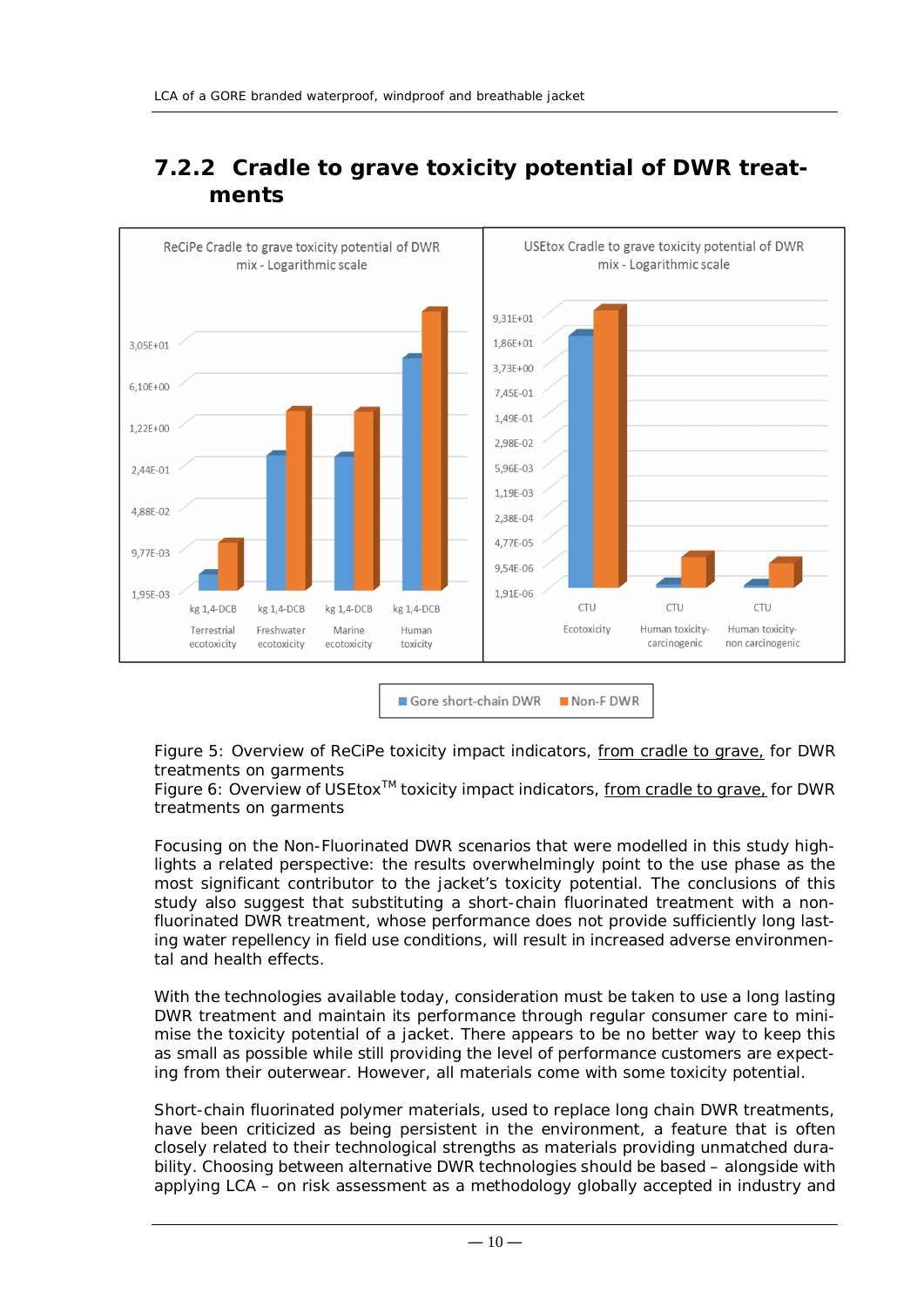by regulators. It should be based on all the relevant factors that have historically guided risk assessment, including the cornerstone considerations of a substance's hazard and exposure potential. This study raises the question of whether it is reasonable to ignore identified toxicity impacts linked to a lower performing DWR treatment in favour of avoiding assumed hazards related to persistency.

#### **7.2.3 Production & manufacturing**

Additionally, this study confirms the previous findings that, Gore processes and its textile supply chain can have a significant influence. The jacket's production (Gore processes including PTFE and its supply chain, Textile supply chain, Accessories and manufacturing) represent together more than 53% of the jacket's Global Warming Potential; supporting Gore's current work stream of engaging with upstream suppliers and with Gore internal production to improve GORE-TEX® garments' environmental performance.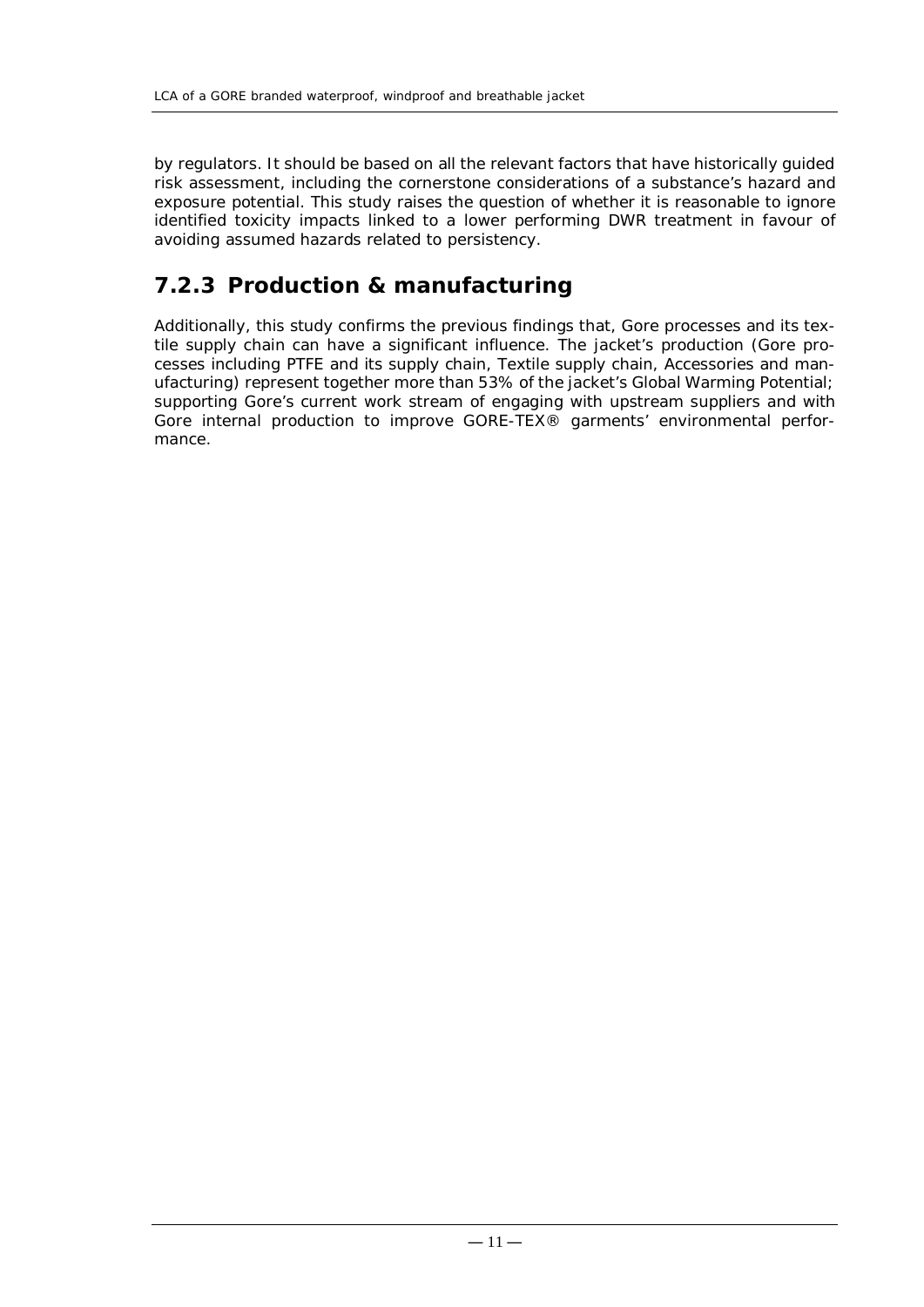### **Appendix 1 - Water beading**

Water beading prevents the outer textile layer from filling with water ("wet out"), which would compromise the comfort of the jacket and lead to the user feeling cold & clammy in the rain. This is what Gore calls "temporary failure" of the DWR since it can be reactivated with the application of heat.

Water beading ratings are based on a modified ISO 4920: 2012 rating scale. The standard specifies a spray test method for determining the resistance of any fabric, which might or might not have been given a water-resistant or water-repellent finish, to surface wetting by water. Fabrics are rated zero to five, where zero is complete "wet out" and 5 is "perfect" beading. A rating of 3 or higher represents no wet out of the textile, a rating below 2 is significant >25% area wet out.



Figure 7: Wet out readings

#### **Appendix 2 - Field trials.**

The field trials were carried out on the west coast of Scotland. Its maritime climate with on average, 70 days per annum of >10 mm per day rainfall, makes it a perfect place for testing waterproof clothing. To assist Gore in this trial, the company recruited a group of independent volunteers made up of professional outdoor instructors local to the region; who are out on a daily basis guiding and instructing their clients, regardless of the weather and conditions. Activities ranged from day hiking & winter climbing to multi-day expeditions on foot or by canoe.

Tested jackets were evaluated for beading performance at 10 hour use intervals using Gore's rain room, Figure 8, where a rating of 3 or higher represents no wet out of the textile, a rating below 2 is significant >25% area wet out. Beading variability was determined by the standard error of the mean. The first interval of evaluation was after 10 hours of use (encompassing rain and dry weather conditions). Based on user log book entries the average time for non-F loss of beading was approximately 1 hour. After evaluation each jacket was thermally regenerated by tumble drying and returned to the user. At the 40 hour mark the jackets were laundered with detergent as well at each